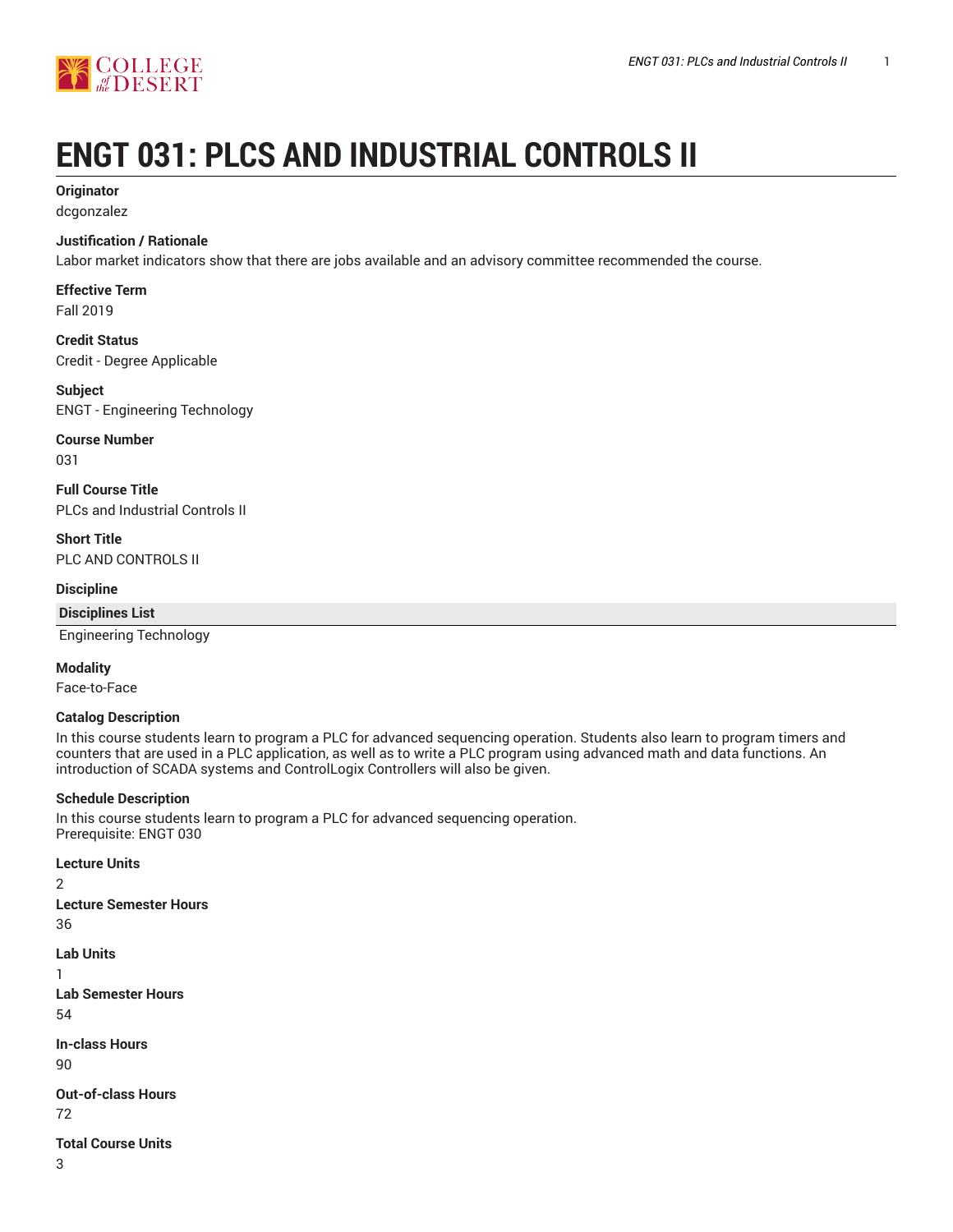

# **Total Semester Hours**

162

**Prerequisite Course(s)** ENGT 030

# **Required Text and Other Instructional Materials**

**Resource Type**

Book

## **Author**

Petruzella, Frank D.

**Title**

Programmable Logic Controllers

**Edition**

5th

**Publisher** McGraw-Hill Education

**Year** 2016

**College Level**

Yes

**ISBN #** 978-0073373843

# **Class Size Maximum**

30

**Entrance Skills** Ladder schematic and ladder logic skills.

#### **Prerequisite Course Objectives**

ENGT 030-Analyze and interpret typical PLC timer ladder logic programs. ENGT 030-Convert fundamental relay ladder diagrams to PLC ladder logic programs. ENGT 030-Understand how ladder diagram language, Boolean language, and function chart programming language are used to communicate information to the PLC. ENGT 030-Convert relay ladder schematics to ladder logic programs. ENGT 030-Write and enter ladder logic programs.

ENGT 030-Convert fundamental relay ladder diagrams to Programmable Logic Controller ladder logic programs.

## **Entrance Skills**

Programmable Logic Controller programming skills.

#### **Prerequisite Course Objectives**

ENGT 030-Write PLC programs directly from a narrative description.

ENGT 030-Describe the PLC program scan sequence.

ENGT 030-Convert relay ladder schematics to ladder logic programs.

ENGT 030-Program instructions that perform logical operations.

ENGT 030-Describe the Programmable Logic Controller program scan sequence.

ENGT 030-Write Programmable Logic Controller programs directly from a narrative description.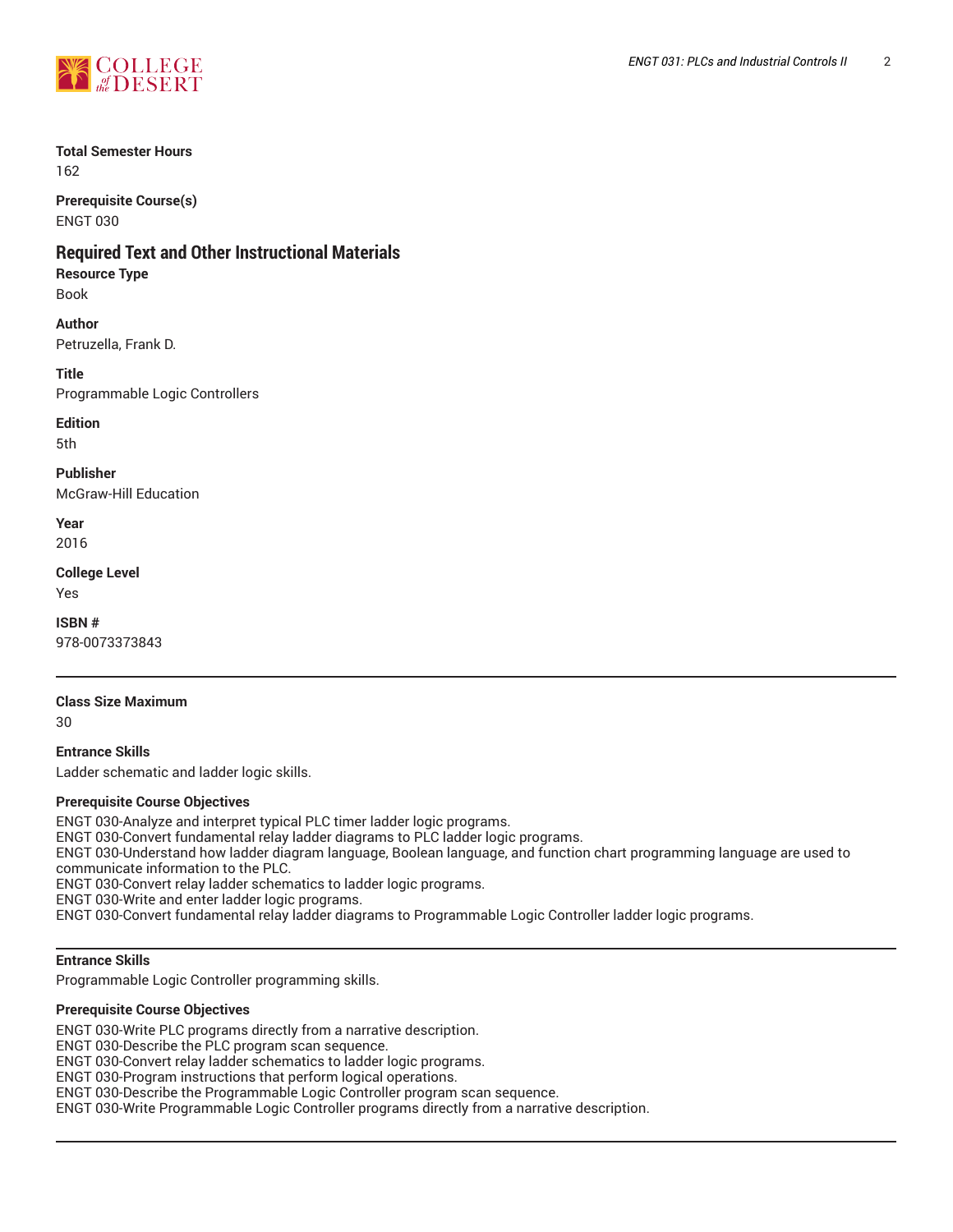

#### **Entrance Skills**

Math skills as applied to Programmable Logic Controllers.

#### **Prerequisite Course Objectives**

ENGT 030-Define the terms bit, byte, word, least significant bit (LSB), and most significant bit (MSB) as they apply to binary memory locations.

ENGT 030-Define the decimal, binary, octal, and hexadecimal numbering systems and be able to convert from one numbering or coding system to another.

ENGT 030-Describe the binary concept and the functions of gates.

ENGT 030-Draw the logic symbol, construct a truth table, and state the Boolean equation for the AND, OR, and NOT functions.

#### **Course Content**

- 1. Review of PLCs and Industrial Controls I
	- a. Basics of PLC programming
	- b. Wiring Diagrams & ladder logic programs
	- c. Timers
- 2. Programming Counters
	- a. Counter instructions
	- b. Up-counter
	- c. Down-counter
	- d. Cascading counters
	- e. Incremental encoder-counter applications
	- f. Combining counter and timer functions
	- g. High-speed counters
- 3. Program Control Instructions
- a. Program control
	- b. Master control reset instruction
	- c. Jump instruction
	- d. Subroutine functions
	- e. Immediate input and immediate output instructions
	- f. Forcing external I/O addresses
	- g. Safety circuitry
	- h. Selectable timed interrupt
	- i. Fault routine
	- j. Temporary end instruction
	- k. Suspend instruction
- 4. Data Manipulation Instructions
	- a. Data manipulation
	- b. Data transfer operations
	- c. Data compare instructions
	- d. Data manipulation programs
	- e. Numerical data I/O interfaces
	- f. Closed-loop control
- 5. Math Instructions
	- a. Math Instructions
	- b. Addition instruction
	- c. Subtraction instruction
	- d. Multiplication instruction
	- e. Division instruction
	- f. Other word-level math instructions
	- g. File arithmetic operations
- 6. Sequencer and Shift Register Instructions
	- a. Mechanical sequencers
	- b. Sequencer instructions
	- c. Sequencer programs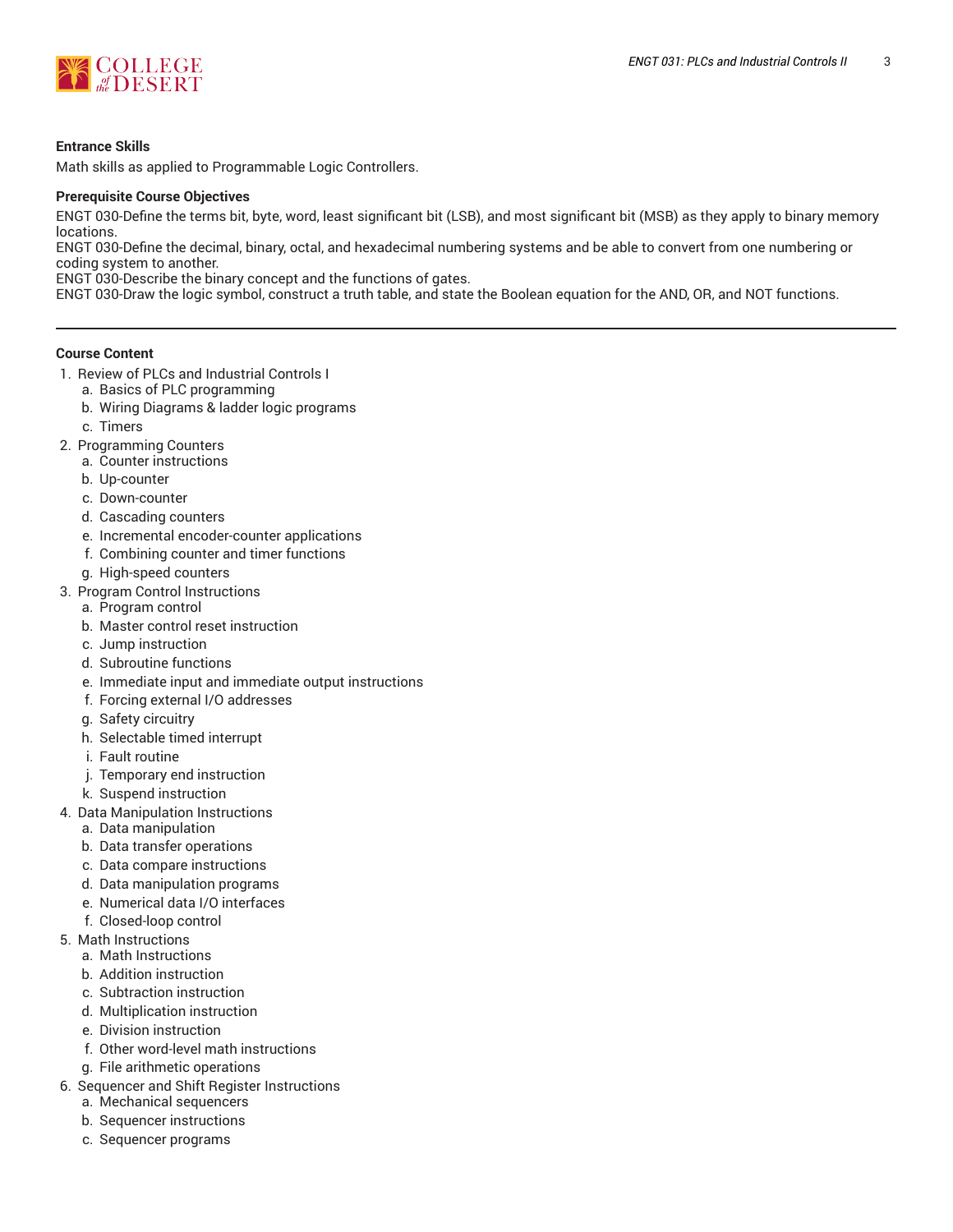

- d. Bit shift registers
- e. Word shift operations
- 7. PLC Installation Practices, Editing and Troubleshooting a. PLC Enclosures
	- b. Electrical noise
	- c. Leaky inputs and outputs
	- d. Grounding
	- e. Voltage variations and surges
	- f. Program editing and commissioning
	- g. Programming and monitoring
	- h. Preventive maintenance
	- i. Troubleshooting
		- i. Processor module
		- ii. Input malfunctions
		- iii. Output malfunctions
		- iv. Ladder logic program
	- j. PLC programming software
- 8. Process Control, Network Systems, and SCADA
- a. Types of processes
	- b. Structure of control systems
	- c. On/Off control
	- d. PID control
	- e. Motion control
	- f. Data Communications
		- i. Data Highway
		- ii. Serial communications
		- iii. DeviceNet
		- iv. ControlNet
		- v. EtherNet/IP
		- vi. Modbus
		- vii. Fieldbus
	- viii. PROFIBUS-DP
	- g. Supervisory Control and Data Acquisition (SCADA)
- 9. ControlLogix Controllers
	- a. Memory and Project Organization
	- b. Bit-Level Programming
	- c. Programming Timers
	- d. Programming Counters
	- e. Math, Comparison, and Move Instructions
	- f. Function Block Programming

#### **Lab Content**

- 1. Event sequencing
- 2. Application development
- 3. PLC Timer instructions
- 4. PLC counter instructions
- 5. Program Control Instructions
- 6. Math and Data Move instructions

#### **Course Objectives**

|             | <b>Objectives</b>                                                                          |
|-------------|--------------------------------------------------------------------------------------------|
| Objective 1 | List and describe the functions of Programmable Logic Controller counter instructions.     |
| Objective 2 | Analyze and interpret typical Programmable Logic Controller counter ladder logic programs. |
| Objective 3 | Apply combinations of counters and timers to control systems.                              |
| Objective 4 | Explain the function of subroutines.                                                       |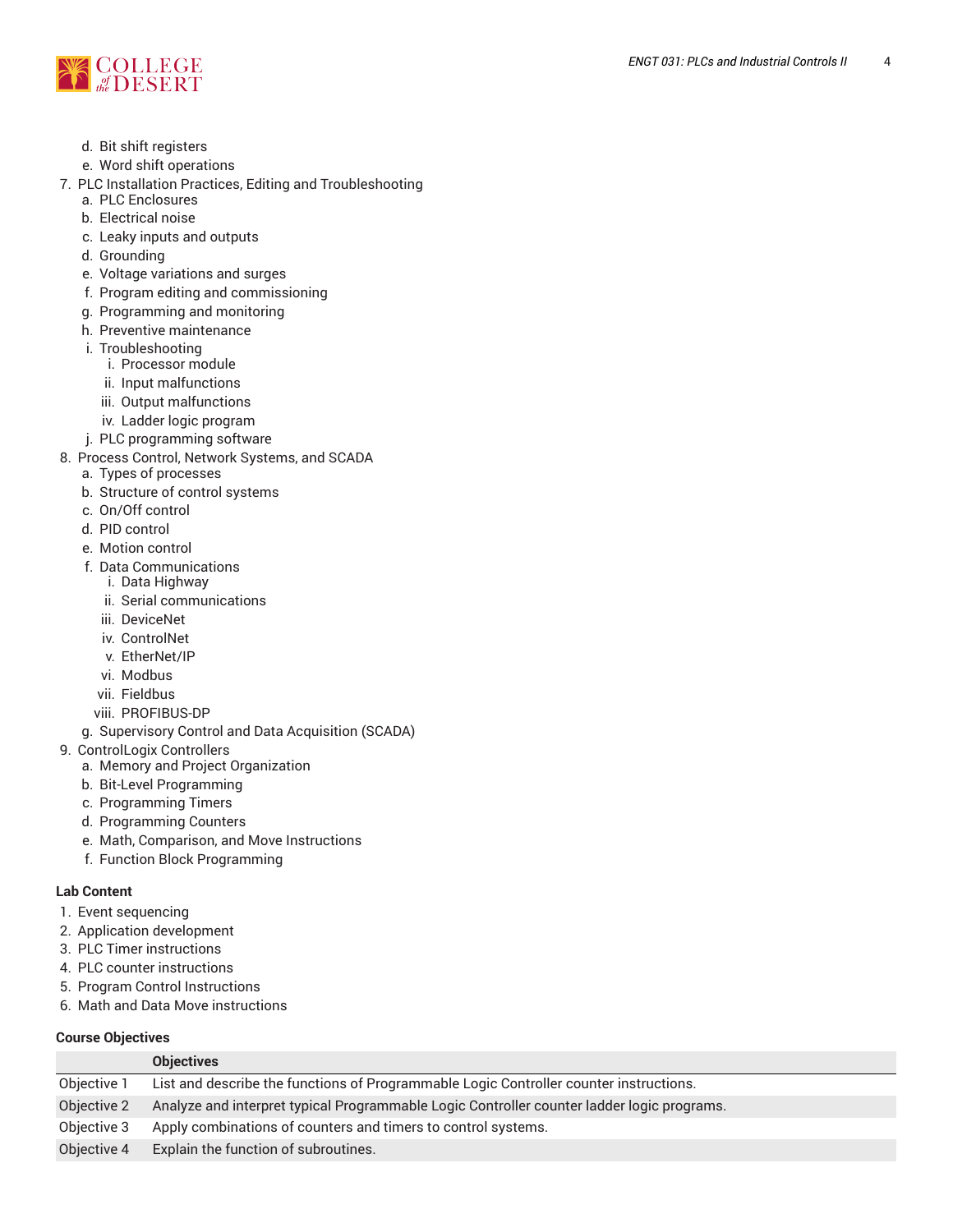

| Objective 5  | Understand the basic operation of Programmable Logic Controller closed-loop control systems.                                   |
|--------------|--------------------------------------------------------------------------------------------------------------------------------|
| Objective 6  | Create Programmable Logic Controller programs involving math instructions.                                                     |
| Objective 7  | Apply combinations of Programmable Logic Controller arithmetic functions to processes.                                         |
| Objective 8  | Compare the operation of an event-driven and a sequence driven sequencer.                                                      |
| Objective 9  | List and describe specific Programmable Logic Controller troubleshooting procedures.                                           |
| Objective 10 | Recognize and explain the functions of the control elements of a closed-loop control system.                                   |
| Objective 11 | Describe a typical Supervisory Control and Data Acquisition (SCADA) application.                                               |
| Objective 12 | Understand the differences between Programmable Automation Controllers (or PACs) and Programmable Logic<br>Controllers (PLCs). |

## **Student Learning Outcomes**

|           | Upon satisfactory completion of this course, students will be able to:                |
|-----------|---------------------------------------------------------------------------------------|
| Outcome 1 | Setup a Programmable Logic Controller program for event sequencing.                   |
| Outcome 2 | Program the Programmable Logic Controller to accept advanced math and data functions. |
| Outcome 3 | Apply Combinations of counters and timers to control systems.                         |

#### **Methods of Instruction**

| <b>Method</b>                            | Please provide a description or examples of how each instructional<br>method will be used in this course.                                                                                                                                       |                           |  |
|------------------------------------------|-------------------------------------------------------------------------------------------------------------------------------------------------------------------------------------------------------------------------------------------------|---------------------------|--|
| Discussion                               | Students will discuss the material during lecture and lab.                                                                                                                                                                                      |                           |  |
| Laboratory                               | Laboratory will be used to gain a hands-on understanding of the material<br>presented in lecture.                                                                                                                                               |                           |  |
| Lecture                                  | Lecture will provide a theoretical introduction and explanation of the<br>material being covered.                                                                                                                                               |                           |  |
| Participation                            | Students will be asked questions during lecture and asked to perform<br>work during lab.                                                                                                                                                        |                           |  |
| <b>Methods of Evaluation</b>             |                                                                                                                                                                                                                                                 |                           |  |
| <b>Method</b>                            | Please provide a description or examples of how<br>each evaluation method will be used in this course.                                                                                                                                          | <b>Type of Assignment</b> |  |
| Mid-term and final evaluations           | Students will be tested through Canvas to determine In Class Only<br>their understanding of the material.                                                                                                                                       |                           |  |
| Group activity participation/observation | During lab students will work in teams to perform<br>and solve the lab report. Students will discuss their<br>findings with their lab mates.                                                                                                    | In Class Only             |  |
| Laboratory projects                      | Laboratory projects and findings will be evaluated<br>to gain a better understanding for the students'<br>comprehension of the material. During lab students<br>will perform their lab work. At home, students will<br>write their lab reports. | In and Out of Class       |  |
| Student participation/contribution       | Students will be evaluated by their participation in<br>both lecture and lab.                                                                                                                                                                   | In Class Only             |  |
| Tests/Quizzes/Examinations               | Quizzes and Exams will include multiple choice<br>questions.                                                                                                                                                                                    | In Class Only             |  |
| Written homework                         | Homework will be assigned via Canvas and some<br>questions will require a short answer written<br>response. Students will also write their lab reports<br>at home.                                                                              | Out of Class Only         |  |

## **Assignments**

## **Other In-class Assignments**

- 1. Take notes
- 2. Lab work
- 3. Lab notebook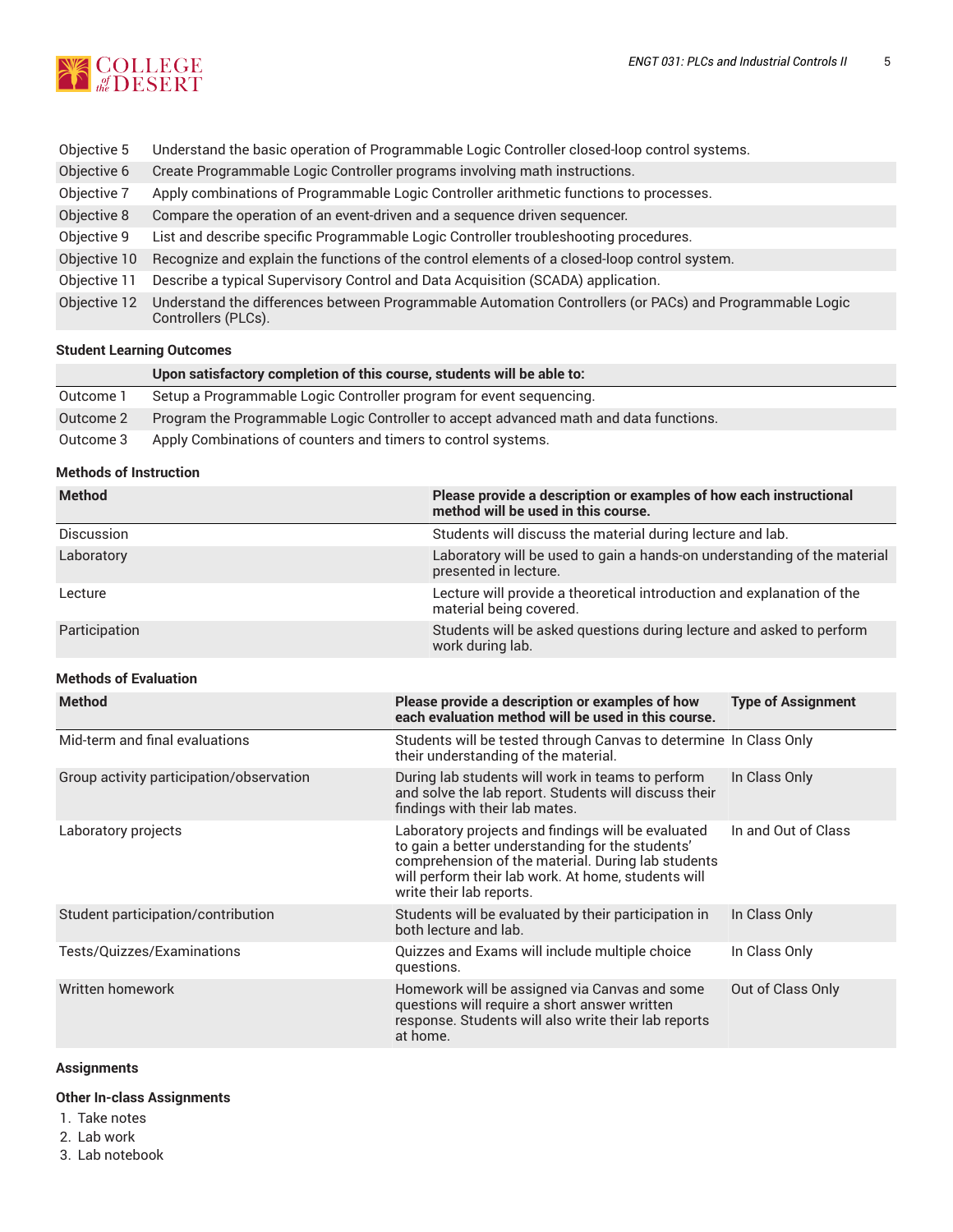

- 4. Quizzes
- 5. Exams
- 6. Discussion

### **Other Out-of-class Assignments**

- 1. Reading assignments
- 2. Writing assignments
- 3. Lab writeups

# **Grade Methods**

Letter Grade Only

# **MIS Course Data**

**CIP Code** 15.0000 - Engineering Technology, General.

**TOP Code** 092400 - Engineering Technology, General

**SAM Code** C - Clearly Occupational

**Basic Skills Status** Not Basic Skills

**Prior College Level** Not applicable

**Cooperative Work Experience** Not a Coop Course

**Course Classification Status** Credit Course

**Approved Special Class** Not special class

**Noncredit Category** Not Applicable, Credit Course

**Funding Agency Category** Not Applicable

**Program Status** Not program-applicable

**Transfer Status** Transferable to CSU only

**Allow Audit** No

**Repeatability** No

**Materials Fee** No

**Additional Fees?** No